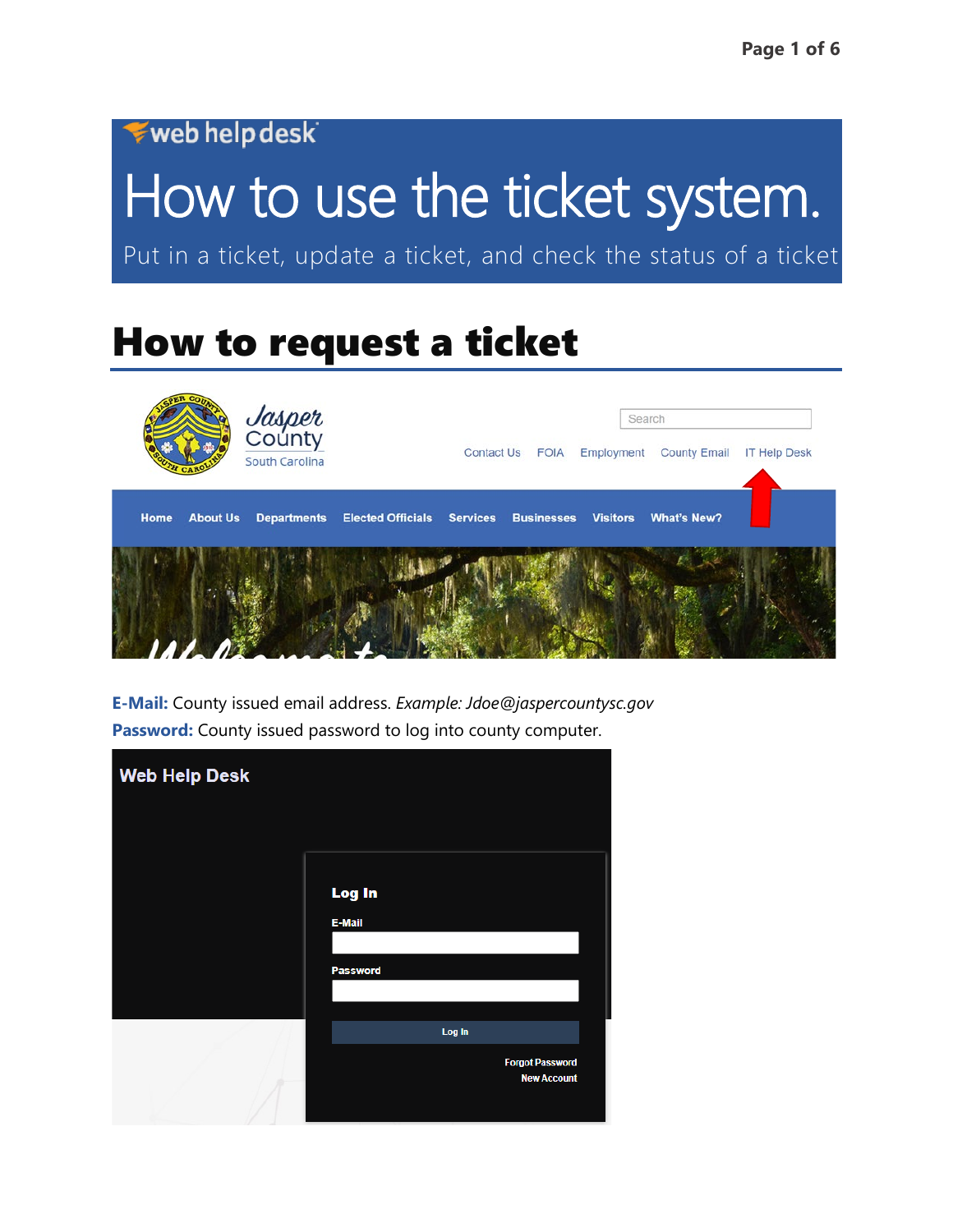| Request               | REPER COUNTY<br><b>FAO</b> s | 9905   | <b>Web Help Desk</b><br>Profile |  |
|-----------------------|------------------------------|--------|---------------------------------|--|
| <b>Help Request</b>   |                              |        |                                 |  |
| Request Type          | v                            |        |                                 |  |
| Subject               |                              |        |                                 |  |
| <b>Request Detail</b> |                              |        |                                 |  |
|                       |                              |        |                                 |  |
|                       |                              |        |                                 |  |
| Location              | v                            | Room V |                                 |  |
|                       |                              |        |                                 |  |
| Save                  | Cancel                       |        |                                 |  |
|                       |                              |        |                                 |  |

#### **Request Type:**

- Email or Outlook
- GIS
- Hardware
- HR
- IT General or Other
- Network
- Phone/Voicemail
- Printer/Toner
- Software Related
- Website Request

**Subject:** In the Subject field, enter a name for this request.

**Request Detail:** Enter a detailed description for the request.

#### **Location:**

- Administration
- Airport
- Assessors
- Auditor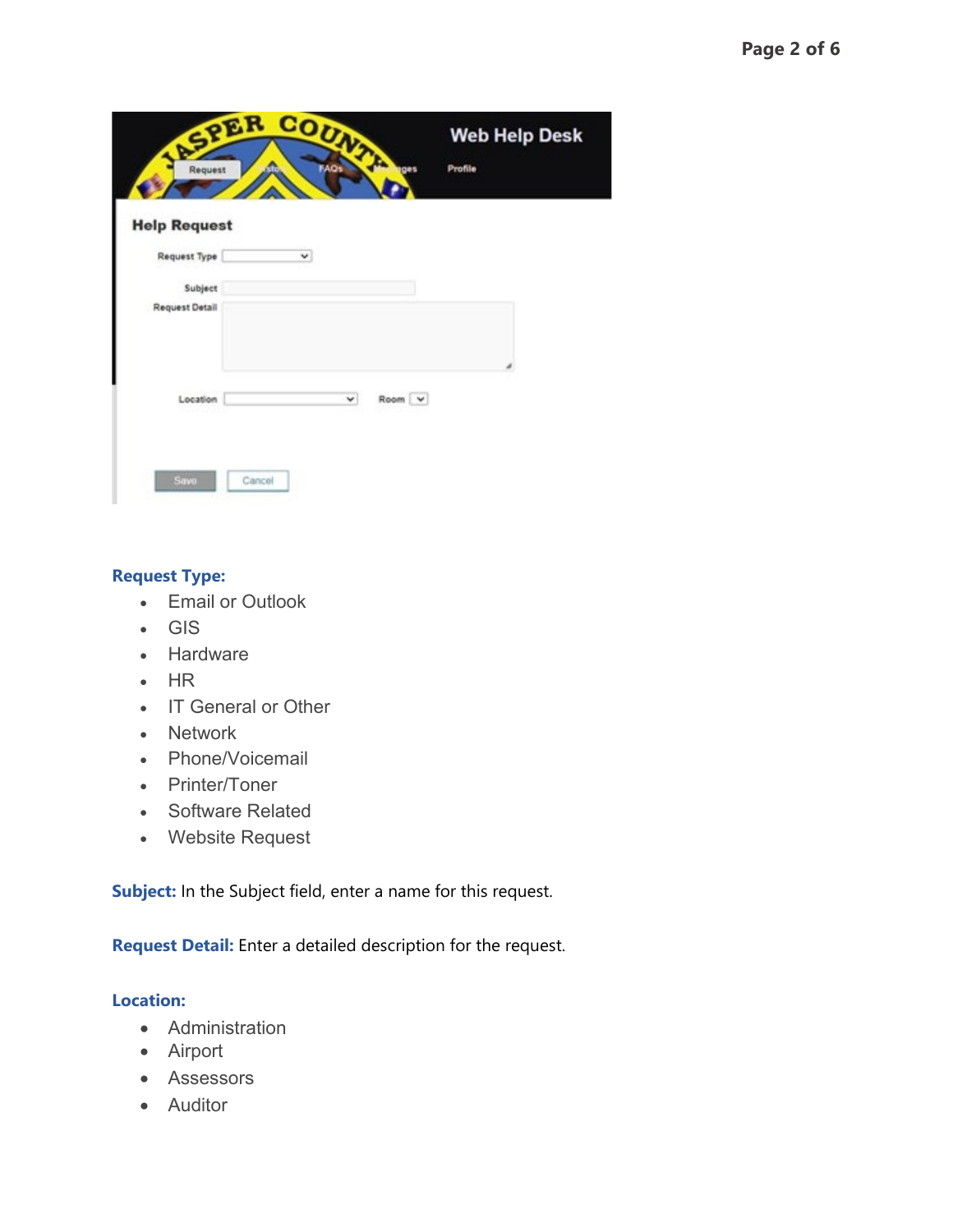- Business License
- CID
- Clerk of Court
- County Attorney
- County Coroner
- Delegations
- Detention Center
- Emergency Services
- Finances
- Fire Rescue
- Hardeeville Auditor
- Hardeeville Magistrate
- Human Resources
- IT Department
- JCSO
- Parks and Rec
- Planning Department
- Probate
- Probation and Parole
- Public Works
- Registers of Deed
- Ridgeland Magistrate
- Sheriff Office
- Tax Collectors
- Treasurer
- Veteran Affairs
- Voters Registration

**Save:** You will receive a ticket email notification.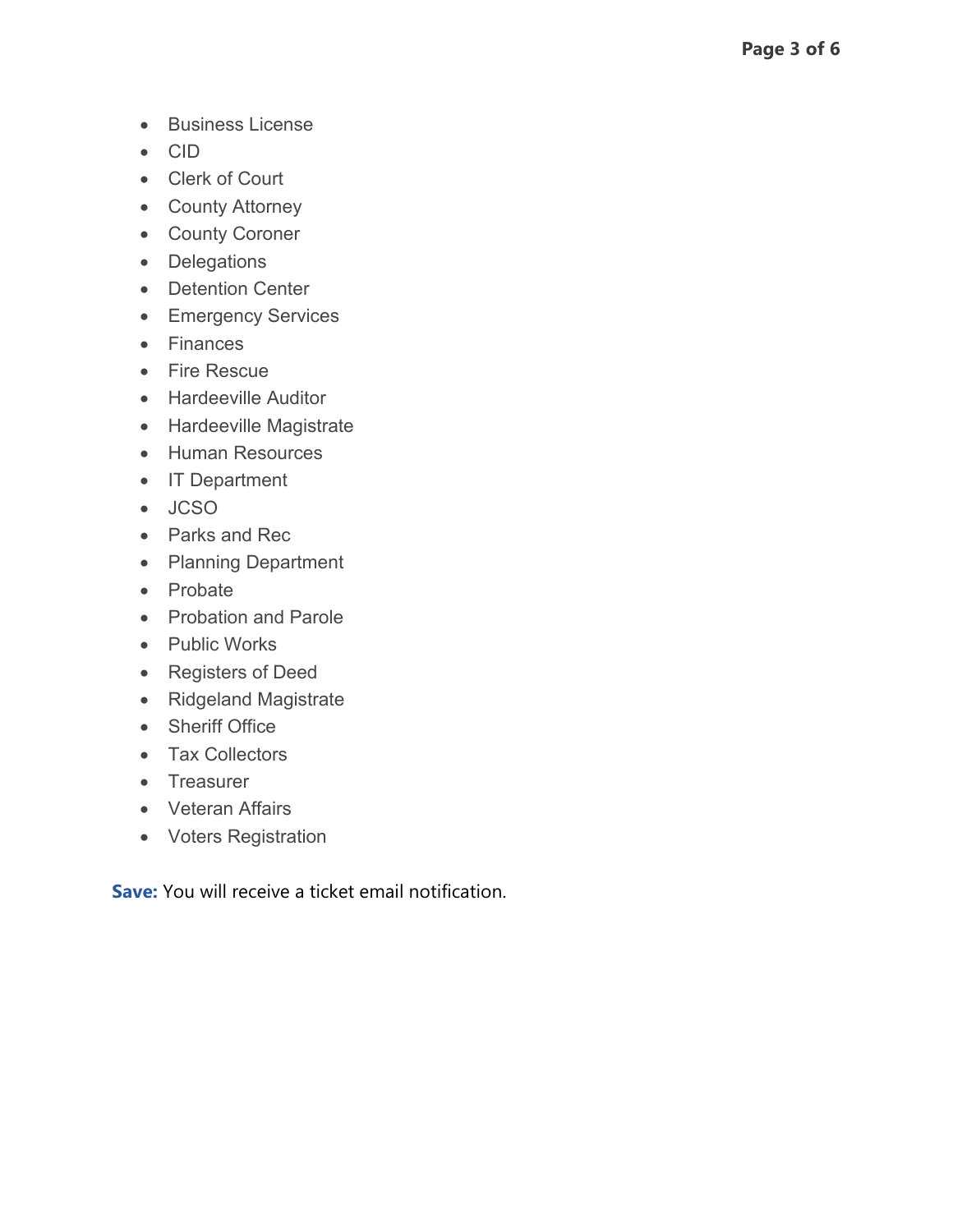### How to update a ticket

Open the ticket email notification that was emailed to you the day the ticket was created. *Example: Jdoe@jaspercountysc.gov*



Add a note or cancel your ticket.

## How to check the status of a ticket

Open the ticket email notification that was emailed to you the day the ticket was created. *Example: Jdoe@jaspercountysc.gov*

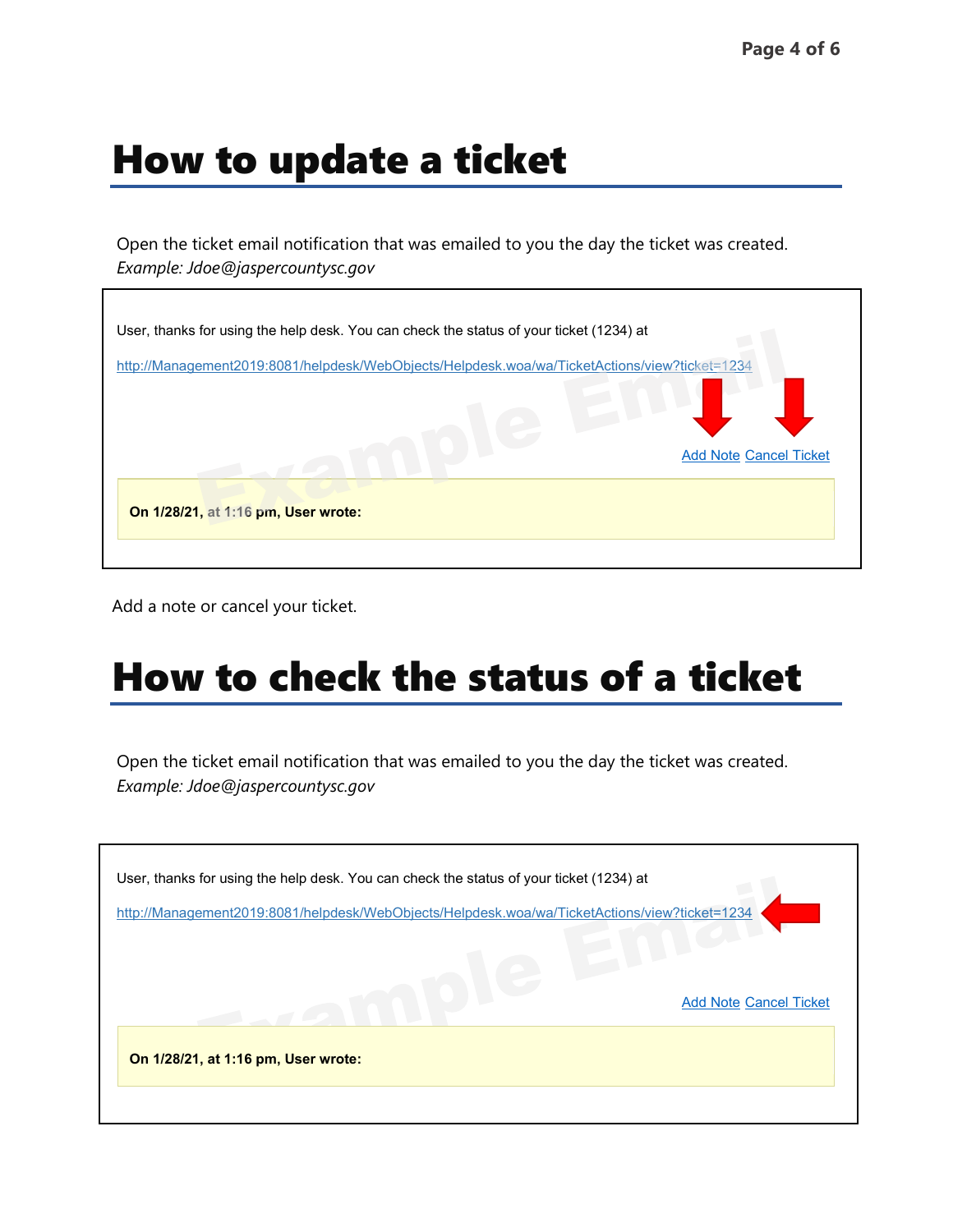| Closed<br>#1234                                                          |
|--------------------------------------------------------------------------|
| Created 1/28/21 1:16 PM<br>Due 1/29/21 1:16 PM<br>Closed 1/28/21 1:18 PM |
| <b>REQUEST DETAILS</b>                                                   |
| Printer/Toner                                                            |
| Administration                                                           |
| <b>CUSTOM FIELDS</b><br>PC Number *                                      |
|                                                                          |